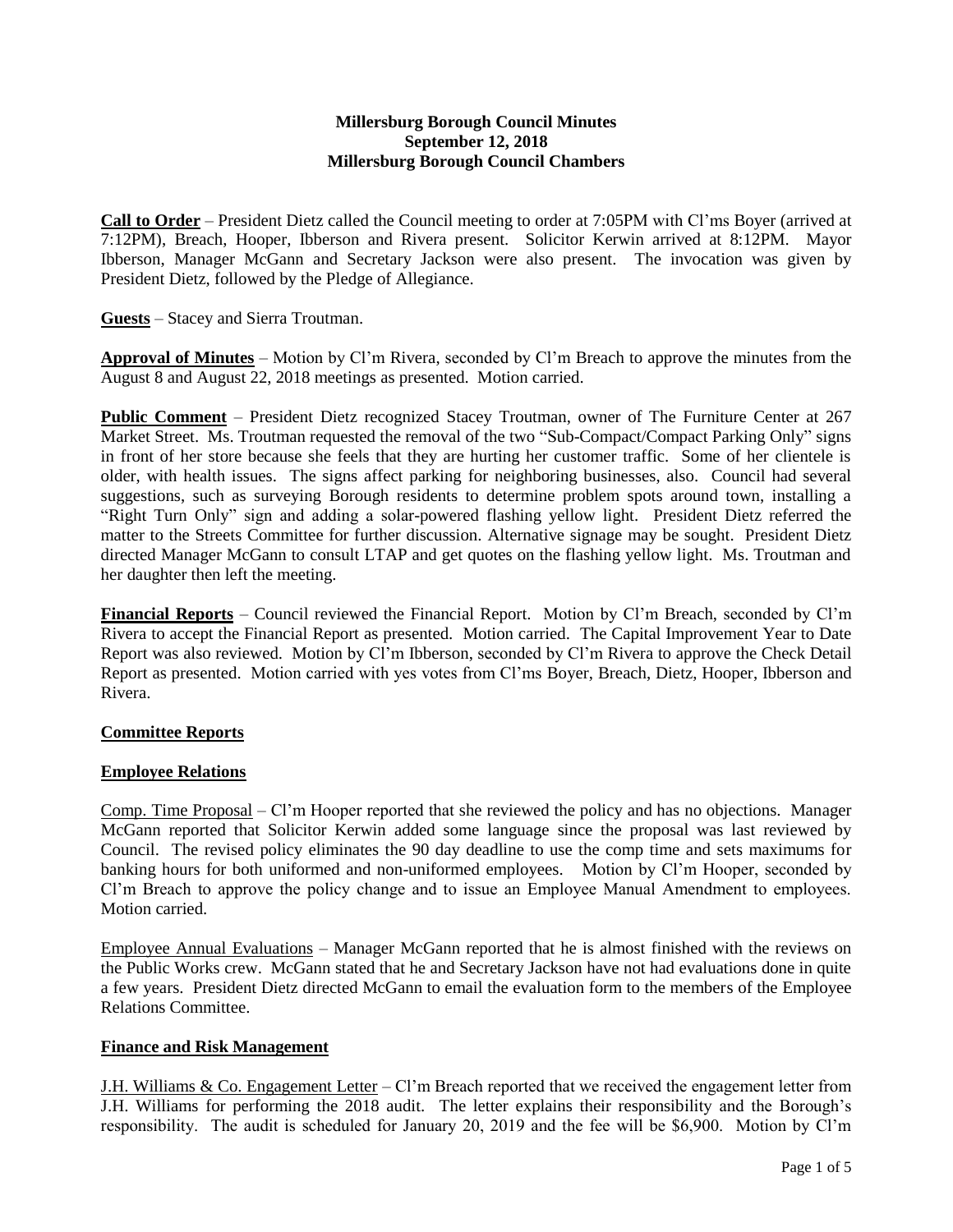Ibberson, seconded by Cl'm Rivera to approve the engagement letter from J. H. Williams for the 2018 audit. Motion carried with yes votes from Cl'ms Boyer, Breach, Dietz, Hooper, Ibberson and Rivera.

# **Parks and Recreation**

Swinging Bridge Status – Both Cl'm Boyer and Manager McGann reported that they have not heard anything from James Koppenhaver, who recently inspected the swinging bridge. Cl'm Boyer directed McGann to contact Mr. Koppenhaver.

Ferry Boat Dry-Docking – Cl'm Boyer reported that the Ferry Boat Association would like to use their excess grant funds to modify the river bank to make it easier to pull the boats out of the river. Motion by Cl'm Boyer, seconded by Cl'm Hooper to allow the Ferry Boat Association to continue to work on a plan/design. The final plan is to be approved by the Borough Council. Maintenance responsibility of the site will need to be determined. A professional engineer(s) is to be consulted. A floodplain permit is needed and will be reviewed by the Borough's engineer. State permits will be applied for by the Borough engineer or a ferry Boat representative, whichever is more cost effective. Motion carried.

President Dietz called an executive session at 8:15PM for legal reasons. The meeting was called back into regular session at 8:55PM.

Millersburg Gun Club Request – Manager McGann relayed a request from the Gun Club to install a handicapped ramp from the porch to the parking lot area and to reserve the southernmost spot for as a handicapped spot. Additionally they request that the entire parking lot be reserved for Gun Club members only on their monthly meeting night. They would pay all associated expenses. Council agreed that they may put up signage to reserve the lot as requested, but they shall self-govern as to the handicapped parking. Signage to be reviewed prior to installation.

Facility Use Agreement – Patty Smith for PA – Ms. Smith requests the use of Veteran's Park on September 22, 2018 from 11:00AM to 1:00PM for a campaign rally and fund raiser. Special requirements were noted and the proper certificate of insurance has been received. Motion by Cl'm Boyer, seconded by Cl'm Breach to approve the agreement with the \$55 user fee. Motion carried.

## **Property**

Daniel Miller House Lease – The art studio tenants (Connie Deibler and Jacqueline Whitcomb) wish to continue the arrangement. Manager McGann reported that the new lease will begin on November 1, 2018. It states a monthly rent of \$75, plus utilities. Motion by Cl'm Rivera, seconded by Cl'm Breach to approve the lease agreement. Motion carried.

Manager's Additional Report – Manager McGann reported that there was a roof leak over the Police Department vestibule. RET caulked the flashing. A refrigerator was donated to the Public Works employees for use in the garage. A thank you letter will be sent to the donor.

**Public Safety** – Cl'm Ibberson had nothing to report.

## **Streets**

Facility Use Agreements – VFW Window Painting Contest and Halloween Parade – The VFW requests the use of various sidewalks and Veteran's Park on October 15 from 11:00AM until 5:00PM for the annual Halloween Window Painting Contest. Additionally the VFW requests the use of various streets and Market Square on October 17 from 6:00PM to 9:00PM for the annual Halloween Parade. Manager McGann reported that the certificate of insurance is in order and suggested waiving the user fees for both events.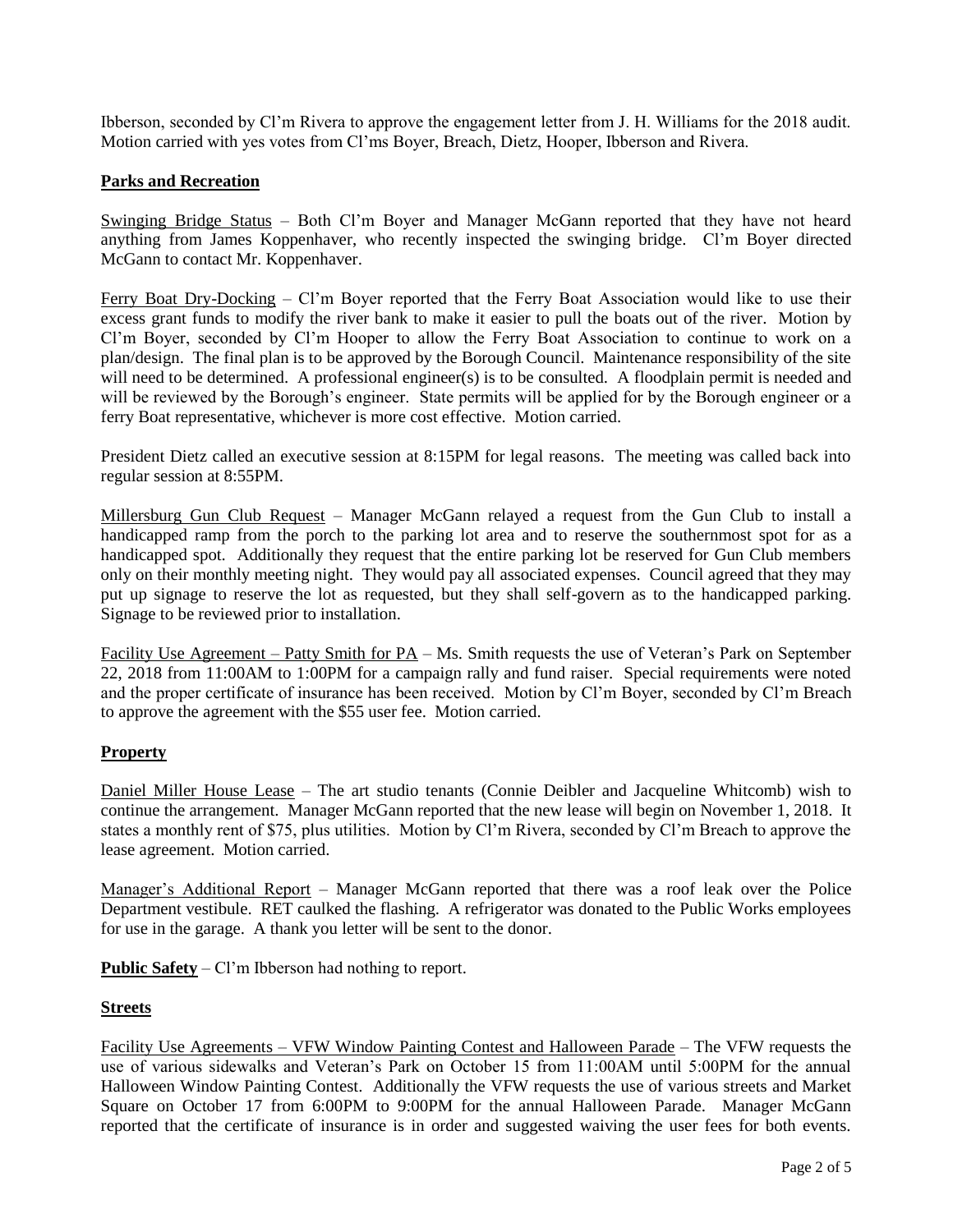Motion by Cl' Breach, seconded by Cl'm Rivera to approve the agreements as presented for both events. Motion carried.

Request for Handicapped Parking Space – Manager McGann reported that the resident of 422 River Street is requesting a designated handicapped parking spot in front of his home. President Dietz tabled the matter and requested that all Cl'ms investigate the matter on their own. If anyone has questions, they are to pose them to Manager McGann. Further discussion will resume at the next Committee meeting.

#### **Economic Development**

Tourism Grants – Manager McGann reminded President Dietz about the Tourism grant for brochures. President Dietz directed Secretary Jackson to compile a list of the community events and dates for 2019.

**Mayor's Report –** The August Police Department statistical reports were provided to all Cl'ms.

Trick-or-Treat – Mayor Ibberson set Thursday, October 25 from 6:00PM until 8:00PM as Trick-or-Treat night in the Borough.

**Manager's Report** – Written report provided to all Cl'ms. McGann also reported that we received notice from Dauphin County Department of Community and Economic Development that there will be CDBG money available and asked Cl'ms to begin thinking about possible projects. The Dauphin County Commissioners' visit to the State Street Storm Sewer Relocation Project site, which was to follow their Eggs  $&$  Issues Breakfast on September  $13<sup>th</sup>$  has been cancelled.

## **Unfinished Business**

HRG Invoice – Council reviewed the latest invoice for work on the State Street Storm Sewer Relocation project. Motion by Cl'm Ibberson, seconded by Cl'm Rivera to forward the invoice for \$19,159.97 to Dauphin County for payment. Motion carried with yes votes from Cl'ms Boyer, Breach, Dietz, Hooper, Ibberson and Rivera.

YSM Invoices – Manager McGann reported that these invoices are for the MYO Park project and suggested paying the total of \$5,812.93 from the DCNR grant and to seek reimbursement from the Gaming Grant. Motion by Cl'm Rivera, seconded by Cl'm Breach to proceed as above. Motion carried with yes votes from Cl'ms Boyer, Breach, Dietz, Hooper, Ibberson and Rivera.

State Street Storm Sewer Relocation Project – HRG Application for Payment No. 5 – Council reviewed the invoice for \$211,453.13. Motion by Cl'm Breach, seconded by Cl'm Rivera to refer the \$186,574.05 portion of the invoice to Dauphin County for payment from the CDBG-DR grant. The \$24,879.08 portion of the invoice will be referred to the Millersburg Area Authority for payment. Motion carried with yes votes from Cl'ms Boyer, Breach, Dietz, Hooper, Ibberson and Rivera.

President Dietz reported on the recent conference call. The substantial completion date was August 28<sup>th</sup>. Four dates were allowed for weather delays. The project is now five weeks behind schedule. Liquidated damages are set at \$500 per day. Dietz asked Cl'ms to consider the pros and cons of implementing late fee charges against the contractor.

Borough Resolution No. 18-18 Mid Penn Bank's  $150<sup>th</sup>$  Anniversary (Revised) – This resolution updates and replaces Borough Resolution No. 18-03. The additional language was reviewed with Cl'ms. Motion by Cl'm Rivera, seconded by Cl'm Boyer to approve Borough Resolution No. 18-18. Motion carried.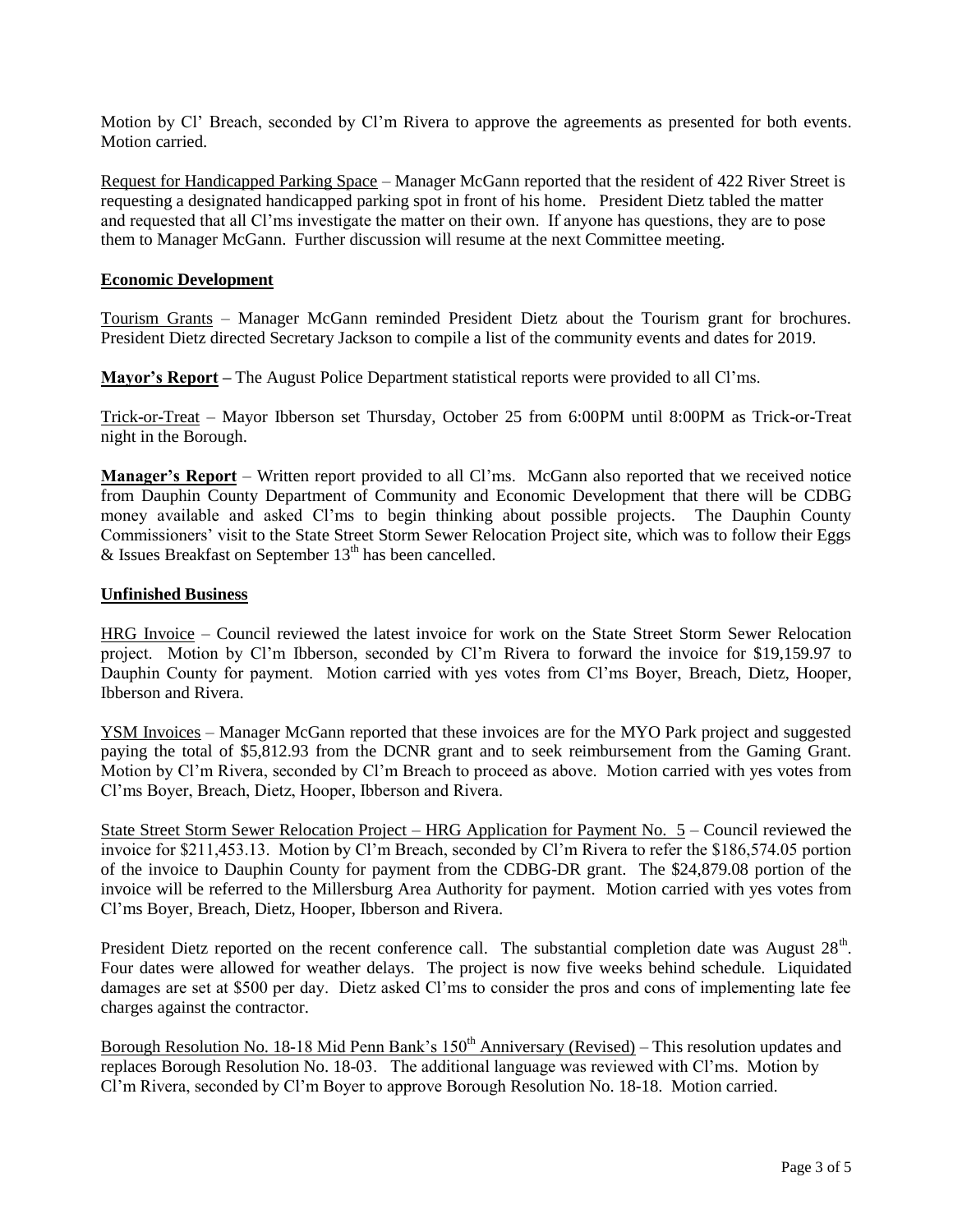### **New Business**

2019 Minimum Municipal Obligations and Borough Resolution No. 18-17 Police Pension Plan Waiver of Required Member Contribution – Secretary Jackson reviewed the MMO's with Council. For 2019, the Police Pension Plan MMO is \$6,105 and the Non-Uniformed Plan MMO is \$22,280. Borough Resolution No. 18-17 waives the required 5% member contribution for year 2019 for the Police Pension Plan. Motion by Cl'm Hooper, seconded by Cl'm Rivera to approve both MMO's for 2019 as well as Borough Resolution No. 18-17. Motion carried.

Borough Ordinance No. 5-18 – Amendment to Landlord Tenant Ordinance – Council reviewed the draft of the ordinance amendment which updates the information which landlords must provide about their tenants. Motion by Cl'm Breach, seconded by Cl'm Rivera to advertise the ordinance one time in the Upper Dauphin Sentinel for formal adoption at the October 10, 2018 meeting. Motion carried with yes votes from Cl'ms Boyer, Breach, Dietz, Hooper, Ibberson and Rivera.

**Communications** – All communications were made available to Cl'ms. There was nothing requiring Council action.

HRG – CDBG-DR Storm Sewer Relocation Project – Report given by President Dietz earlier in the meeting.

#### **Organization Reports**

Upper Dauphin COG – President Dietz announced that the next meeting will be September  $20<sup>th</sup>$ , hosted by Upper Paxton Township.

Millersburg Planning Commission – Minutes were provided. Manager McGann called Cl'ms attention to the draft of the Zoning Ordinance amendment as recommended by the Planning Commission. Discussion will take place at the September Committee meeting. The Borough's Codes Officer will not cite the property owner for his wheeled sign on private property along Route 209. President Dietz directed Manager McGann to contact PSAB for any sample regulations.

Millersburg Pool Association – No report.

Millersburg Fire Company – August meeting minutes were provided to all Cl'ms.

Millersburg Area Authority – August minutes were provided to all Cl'ms.

Dauphin County Tax Collection Committee – Secretary Jackson reported that the Committee will meet next week.

Millersburg Ferry Boat Association – No report.

Dauphin Lebanon County Boroughs Association – August meeting minutes were provided to all Cl'ms.

Zoning Hearing Board – No report.

Upper Dauphin Industrial Development Authority – No report.

Millersburg Civil Service Commission – No report.

JMT (Master Parks Plan) – Manager McGann reported the Local Study Committee will meet on September  $25<sup>th</sup>$  at 7:00PM.